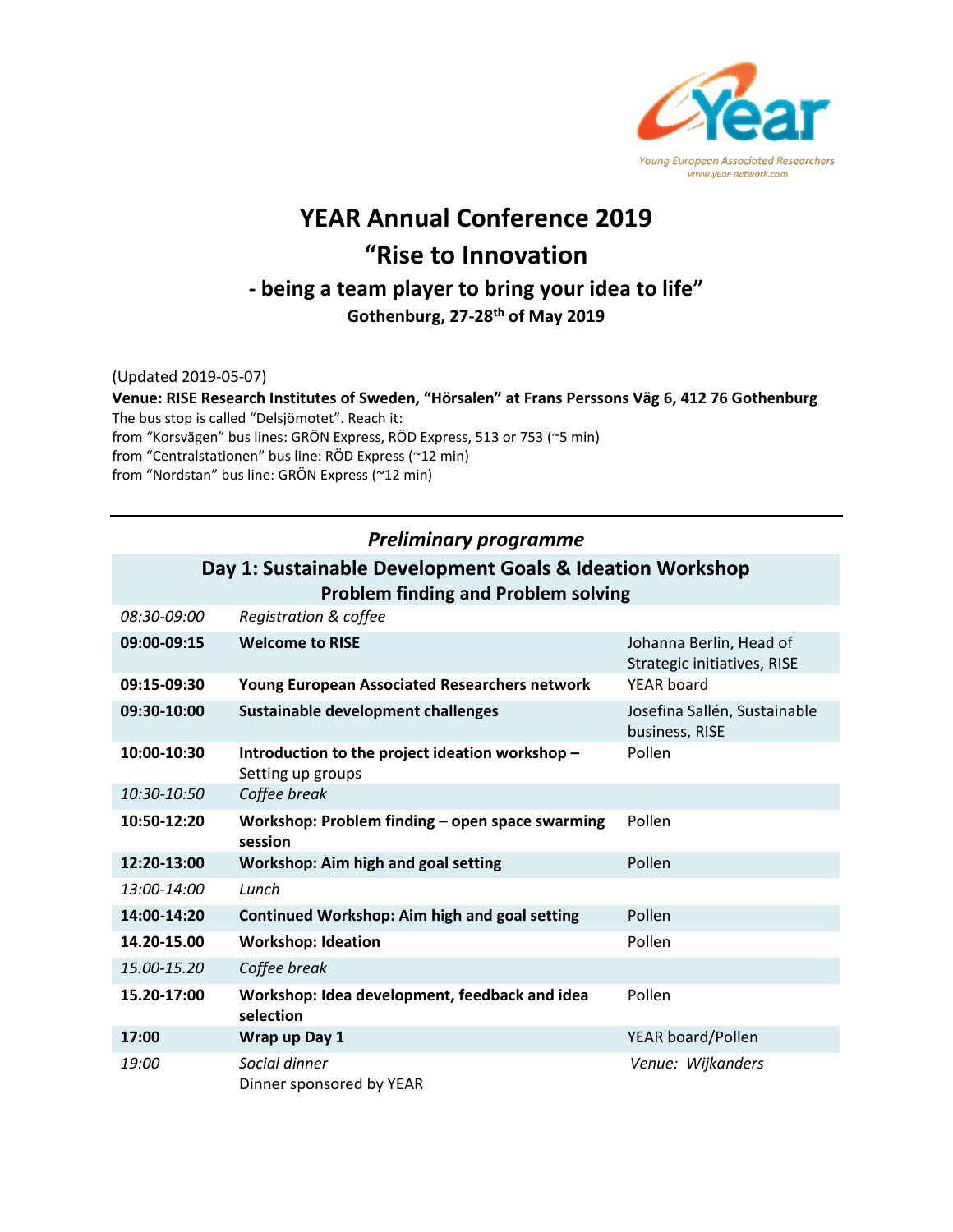

| Day 2: Experimentation & Presentation |                                                                 |                   |  |
|---------------------------------------|-----------------------------------------------------------------|-------------------|--|
| <i>08:30-09:00</i>                    | Welcome & coffee                                                |                   |  |
| 09:00-10:30                           | <b>Workshop: Experiment - using backcasting</b>                 | Pollen            |  |
| 10:30-10:50                           | Coffee Break                                                    |                   |  |
| 10:50-11:30                           | <b>Prepare presentations</b>                                    | Pollen            |  |
| $11:30-12:30$                         | Lunch                                                           |                   |  |
| 12:30-12:50                           | <b>Continue Prepare presentations</b>                           | Pollen            |  |
| 12:50-13:50                           | <b>Presentation: Vernissage</b>                                 | Pollen            |  |
| 13.50-14:50                           | <b>Team debrief</b>                                             | Pollen            |  |
| $14:50-15.10$                         | Coffee break                                                    |                   |  |
| 15:10-15:45                           | <b>Conclusion and wrap up</b><br>- what happens with the ideas? | Pollen/YEAR board |  |
| 15:45-16:00                           | <b>Closing remarks</b>                                          | YEAR board        |  |
| 16:00                                 | Close of conference & networking                                |                   |  |

# **Social dinner**

When: Monday, May 27<sup>th</sup>, 19:00 CET

## **Where: Wijkanders**

Vera Sandbergs allé 5B, 411 33 Göteborg

#### **How to get there:**

- Walk! It takes 14 minutes from Scandic Rubinen or
- the nearest tram/bus stop is "Kapellplatsen"